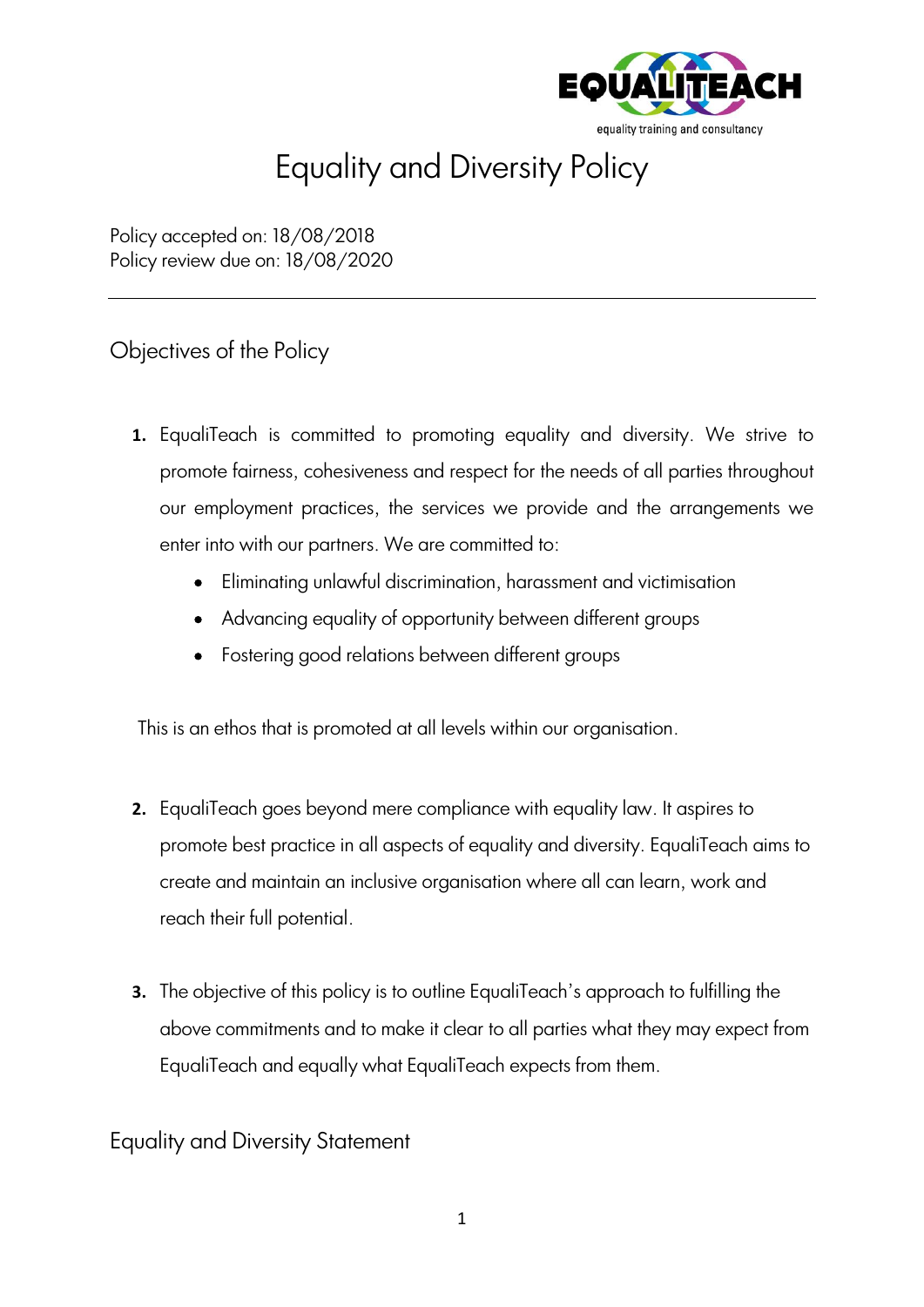

EqualiTeach aims to promote equality and tackle discrimination in all aspects of society. We recognise that people may experience discrimination, harassment and victimisation because of race and ethnicity, sex, disability, age, religion or belief, sexual orientation, marriage and civil partnership, gender reassignment, pregnancy and maternity, caring responsibilities, trade union activity, class and whether they work part time or otherwise flexibly.

EqualiTeach believes that discrimination, harassment and victimisation must be challenged, not just because it may be unlawful, but because we believe that diversity enriches all of our lives. As an equalities organisation, we believe it is part of our role to challenge any form of discrimination, harassment and victimisation and to take positive steps to create a fairer, more equal society for all.

EqualiTeach will therefore ensure that this Equality and Diversity Statement is implemented throughout all policies and procedures that are undertaken as an employer and as a service provider.

Equality and Diversity - Implementation Framework

EqualiTeach will take a number of measures and steps to ensure that its Equality and Diversity Statement is implemented in all its services and activities, as well as in its responsibility as an employer.

As an employer:

1. EqualiTeach aims to be an equal opportunities employer and to ensure that no job applicant or employee receives less favourable treatment on the grounds of any factors irrelevant to a person's ability to do a job. To ensure this is the case,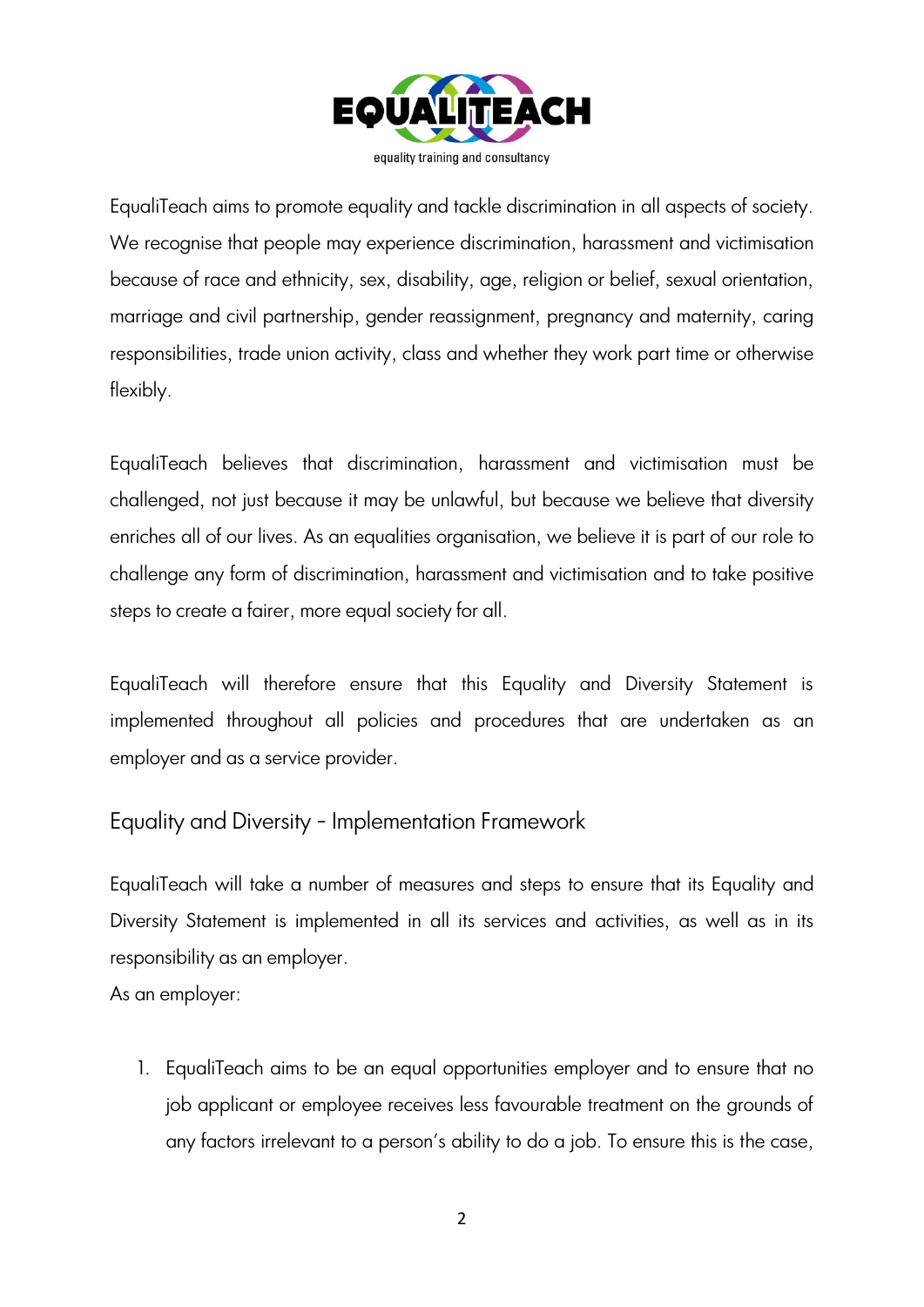

EqualiTeach has a set format for job descriptions and person specifications, and will follow recognised equal opportunities recruitment procedures.

- 2. EqualiTeach promotes opportunities for all to succeed regardless of age, disability, race and ethnicity, pregnancy and maternity, religion or belief (including lack of belief), gender reassignment, sexual orientation, marriage and civil partnership, and sex, embracing all strands of the Equality Act 2010. We have specific guidance on how to promote these opportunities for each protected characteristic.
- 3. We recognise our obligations under the Equality Act 2010 to make reasonable adjustments to accommodate disabled people and to enable them to do their job without unnecessary difficulty. We will make adjustments which are reasonable, whether or not we are obliged to do so by law, and whether or not a disabled applicant or employee is covered by the definition of disabled under the Equality Act 2010.
- 4. EqualiTeach regards discrimination, harassment or victimisation of staff, clients or others in the course of work, as disciplinary offences that could be regarded as gross misconduct. Condoning such behaviour could also be treated as a disciplinary offence. As well as disciplining the perpetrator(s), we will give appropriate support to people who complain of discrimination, harassment or victimisation of themselves or others.
- 5. Our written policies and practices will be subject to regular review to ensure that they comply with the Equality Act 2010.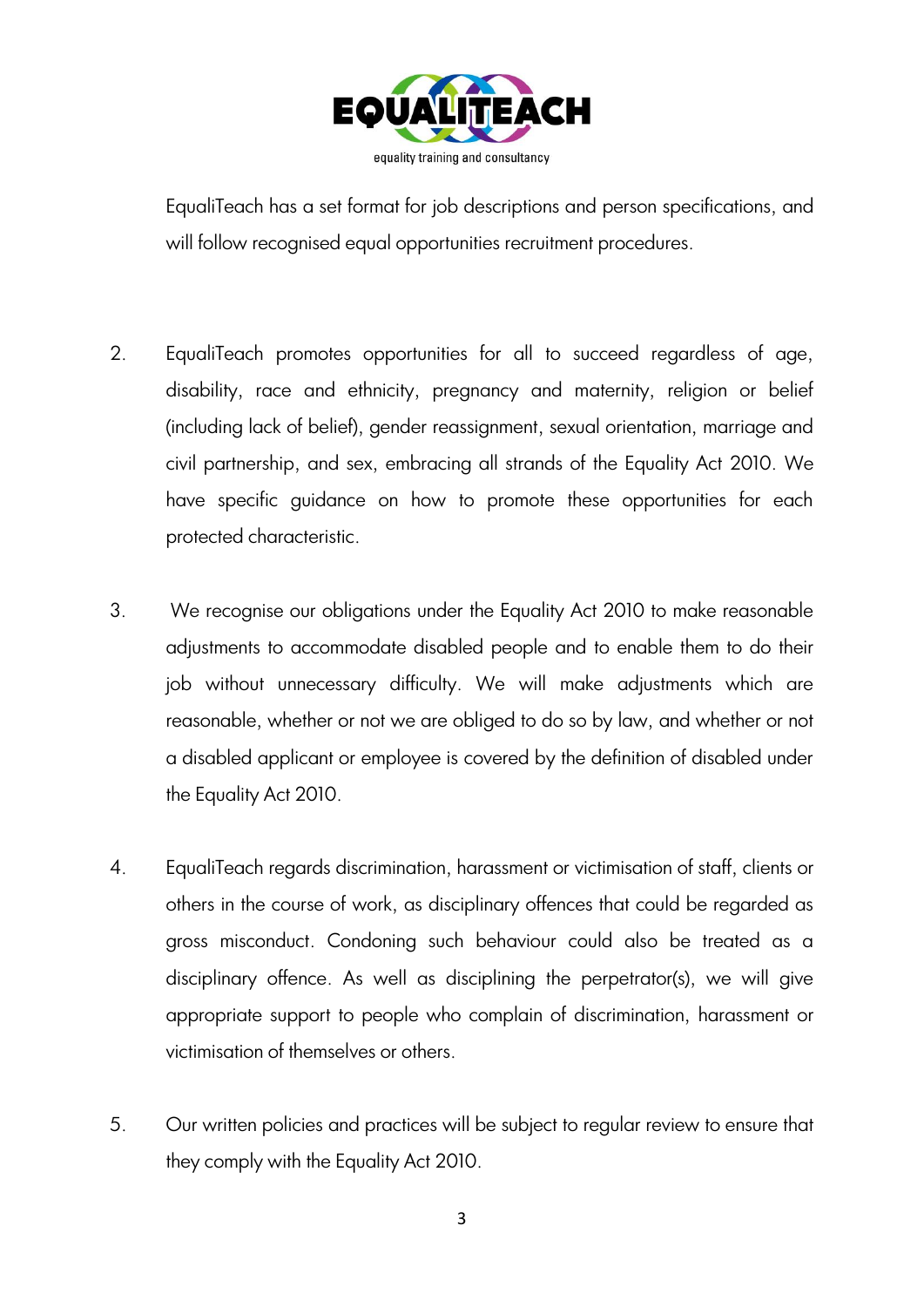

In our service delivery:

1. EqualiTeach seeks to ensure that its services and activities are accessible and appropriate to all sectors of the community. Specific guidance on how we will achieve this is made available to all staff members, and our success in meeting these objectives is regularly monitored and reviewed. EqualiTeach will take these issues into consideration in all aspects of service planning and delivery.

## Implementation and Monitoring

Overall responsibility for the constant implementation of the Equality and Diversity Policy lies with the Directors.

It is the responsibility of the Directors to bring this policy to the attention of staff in their sphere of responsibility. Directors must also treat any complaints related to this policy seriously and deal with them promptly and confidentially. EqualiTeach has specific guidance on how to respond to complaints, as well as grievance and disciplinary procedures.

It is the responsibility of all staff to treat each other with respect, to avoid discriminatory attitudes and to challenge any discrimination, harassment and victimisation of which they become aware. It is also the responsibility of all staff to ensure that they implement the Equality and Diversity Policy within their own decision making and areas of work.